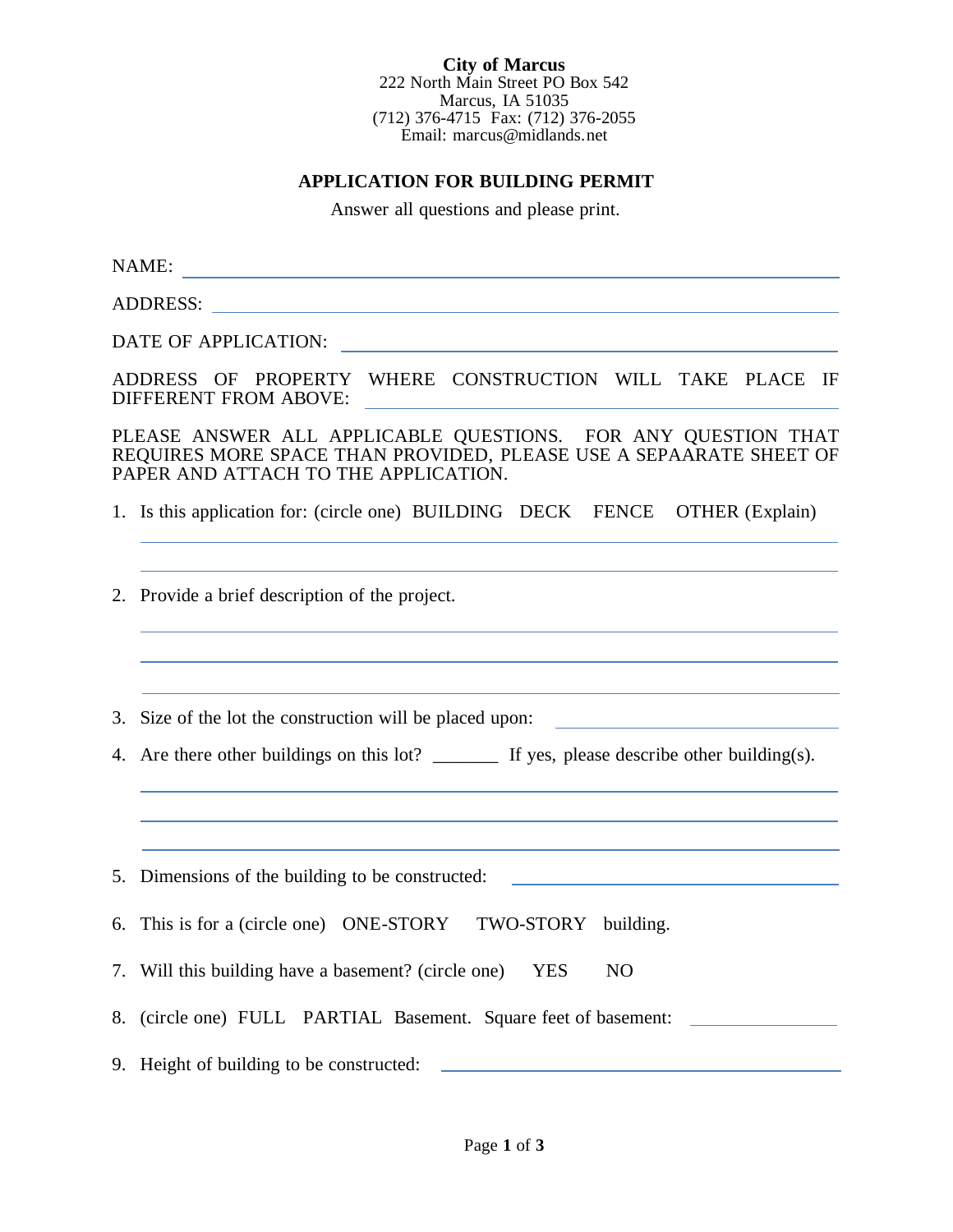| 10. a. Will you be using at least the minimum required set-back from property line or will you                                                                                                       |
|------------------------------------------------------------------------------------------------------------------------------------------------------------------------------------------------------|
|                                                                                                                                                                                                      |
| ,我们也不能在这里的时候,我们也不能在这里的时候,我们也不能会在这里的时候,我们也不能会在这里的时候,我们也不能会在这里的时候,我们也不能会在这里的时候,我们也<br>and the control of the control of the control of the control of the control of the control of the control of the |
| 11. What will this building be used for?                                                                                                                                                             |
| 12. Will there be a business in the building? ___________________________________                                                                                                                    |
| 13. If there is a business, what is the nature of the business?                                                                                                                                      |
| 14. What is the approximate total cost of your building project? ________________                                                                                                                    |
| 15. When will the project begin?                                                                                                                                                                     |
| 16. What is the anticipated completion date? ___________________________________                                                                                                                     |
| <b>QUESTIONS 17 - 24 ARE FOR THE CONSTRUCTION OF FENCES</b>                                                                                                                                          |
| 17. If this is a fence, what is the height of the fence to be constructed?                                                                                                                           |
| 18. What is the purpose of the fence?                                                                                                                                                                |
| 19. What materials will be used in construction of this fence? __________________                                                                                                                    |
| 20. Will this fence be placed between yours and a neighbor's property? (circle one) YES NO                                                                                                           |

21. If yes, what is the owner's name and address of the neighboring property?

22. What is the approximate total cost of the project? <u> 1989 - Andrea Station, amerikansk politik (</u> 23. When will the fence construction begin?

24. What is the anticipated completion date of the fence?